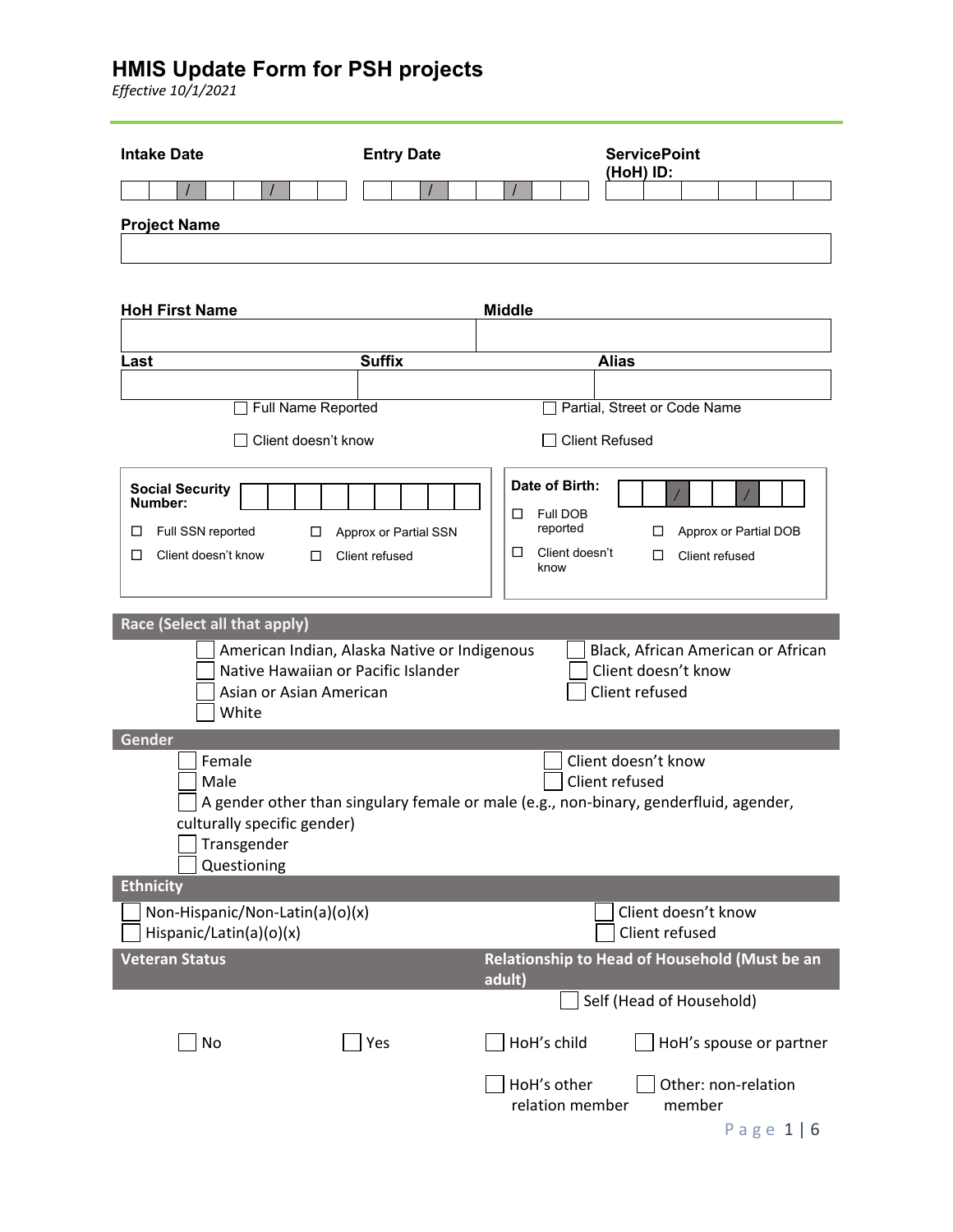| <b>Housing Move-in Date</b>       |                                                                                |
|-----------------------------------|--------------------------------------------------------------------------------|
|                                   | Based on the housing move-in date above, what county was the client housed in? |
| <b>Unit Address</b>               |                                                                                |
| <b>Unit City</b>                  |                                                                                |
| <b>Unit Zip</b>                   |                                                                                |
| Number of bedrooms in unit        |                                                                                |
| Number of people in unit          |                                                                                |
|                                   |                                                                                |
| <b>Health Insurance</b>           |                                                                                |
| No<br>Yes (identify source below) | Client doesn't know<br>Client                                                  |

| <b>I CS (IGGIILIIV SUUILE DEIUW)</b>      | <b>VIIQIIL</b>                           |
|-------------------------------------------|------------------------------------------|
| Source:                                   |                                          |
| Medicaid                                  | Medicare                                 |
| State Children's Health Insurance (KCHIP) | <b>VA Medical Services</b>               |
| <b>Employer-Provided Health Insurance</b> | Health Insurance obtained through COBRA  |
| Private Pay Health Insurance              | <b>State Health Insurance for Adults</b> |
| Indian Health Services Program            | Other:                                   |
|                                           |                                          |

| <b>Disability</b>                                                                                                              |                                                                                                                                                                                             |                          |                                                     |                                        |                          |                     |
|--------------------------------------------------------------------------------------------------------------------------------|---------------------------------------------------------------------------------------------------------------------------------------------------------------------------------------------|--------------------------|-----------------------------------------------------|----------------------------------------|--------------------------|---------------------|
|                                                                                                                                | Do you have a physical, mental or emotional Impairment, a post-traumatic stress disorder, or brain injury; a<br>development disability, HIV/AIDS, or a diagnosable substance abuse problem? |                          |                                                     |                                        |                          |                     |
| No                                                                                                                             | $\Box$ Yes (indicate type(s) below)                                                                                                                                                         |                          |                                                     | $\Box$ Client doesn't know             | □ Client refused         |                     |
|                                                                                                                                |                                                                                                                                                                                             |                          |                                                     |                                        |                          |                     |
|                                                                                                                                | <b>Physical</b>                                                                                                                                                                             | <b>Mental Health</b>     | <b>Chronic</b><br><b>Health</b><br><b>Condition</b> | Alcohol<br>$\Box$ Drugs<br>$\Box$ Both | <b>Developmental</b>     | <b>HIV/AIDS</b>     |
| Expected to be of long-<br>continued and indefinite<br>duration and substantially<br>impairs ability to live<br>independently: | Yes<br>No                                                                                                                                                                                   | Yes<br>$\Box$<br>П<br>No | Yes<br>$\Box$<br>No                                 | Yes<br>$\pm$<br>$\Box$<br>No           | Yes<br>$\Box$<br>┑<br>No | □<br>Yes<br>П<br>No |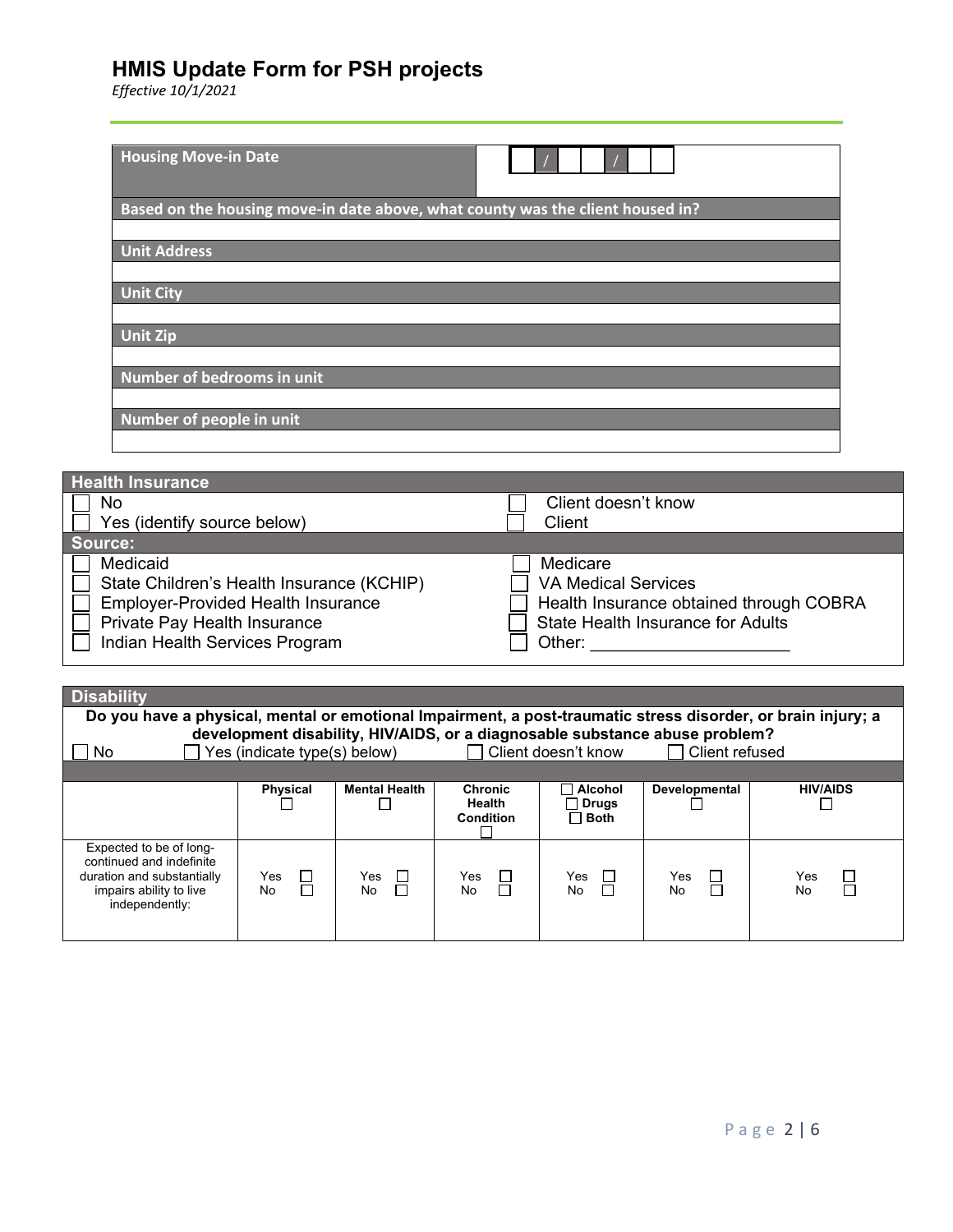# **\*\*Only answer the following questions for Adults and HoH. \*\***

| <b>Income</b>                                 |                                   |
|-----------------------------------------------|-----------------------------------|
| No/None at all                                | Yes (identify source and amounts) |
| Client refused<br>Client doesn't know         |                                   |
| Source:                                       | <b>Amount:</b>                    |
| Earned income (i.e., employment income)       | \$<br>. 00                        |
| Unemployment Insurance                        | \$<br>. 00                        |
| Supplemental Security Income (SSI)            | \$<br>.00                         |
| Social Security Disability Income (SSDI)      | \$<br>. 00                        |
| <b>Retirement Income from Social Security</b> | \$<br>. 00                        |
| VA Service-Connected Disability               | \$<br>. 00                        |
| Compensation                                  |                                   |
| VA Non-Service-Connected Disability Pension   | \$<br>. 00                        |
| <b>Worker's Compensation</b>                  | \$<br>. 00                        |
| Temporary Assistance for Needy Families       | \$<br>00                          |
| (TANF)                                        |                                   |
| General Assistance (GA)                       | \$<br>00                          |
| Private disability Insurance                  | \$<br>00                          |
| Pension or retirement income from a former    | \$<br>00                          |
| job                                           |                                   |
| <b>Child Support</b>                          | \$<br>. 00                        |
| Alimony or other spousal support              | \$<br>. 00                        |
| Other source:                                 | \$<br>.00                         |
| <b>Total Monthly Income:</b>                  | \$                                |
|                                               |                                   |

| <b>Non-Cash Benefits</b>                                                                                                                                                                                                                             |                             |
|------------------------------------------------------------------------------------------------------------------------------------------------------------------------------------------------------------------------------------------------------|-----------------------------|
| No/None at all                                                                                                                                                                                                                                       | Yes (Identify source below) |
| Client doesn't know                                                                                                                                                                                                                                  | Client refused              |
| Source:                                                                                                                                                                                                                                              |                             |
| Supplemental Nutrition Assistance Program (SNAP)<br>Special Supplemental, Nutrition Program for Women, Infants, and Children (WIC)<br><b>TANF Child Care services</b><br><b>TANF</b> transportation services<br>Other TANF-funded services<br>Other: |                             |

#### **Client's Prior Living Situation - Prior to Project Entry**

| (Select one Living Situation and answer the corresponding questions in the order in which they appear) |                                   |                                                              |                                |  |
|--------------------------------------------------------------------------------------------------------|-----------------------------------|--------------------------------------------------------------|--------------------------------|--|
| <b>Literally Homeless Situation</b>                                                                    | <b>Institutional Situation</b>    | <b>Transitional/Permanent Housing</b>                        |                                |  |
|                                                                                                        |                                   | <b>Situation</b>                                             | <b>Other</b>                   |  |
| $\Box$ Place not meant for habitation                                                                  | Foster care home or               | Residential project or halfway house with no<br>$\mathsf{L}$ |                                |  |
| (e.g. a vehicle, abandoned building,                                                                   | foster group home                 | homeless criteria                                            |                                |  |
| bus/train/subway station, airport,                                                                     |                                   | $\Box$ Hotel or motel paid for without emergency             |                                |  |
| anywhere outside).                                                                                     | Hospital or other                 | shelter voucher                                              |                                |  |
|                                                                                                        | residential non-psychiatric       | $\Box$ Transitional housing for homeless persons             | Client doesn't<br>$\sim$       |  |
| $\Box$ Emergency shelter, including hotel                                                              | medical facility                  | (including homeless youth)                                   | know                           |  |
| or motel paid for with emergency                                                                       |                                   | $\Box$ Host Home (non-crisis)                                | Client refused<br>$\mathsf{L}$ |  |
| shelter voucher                                                                                        | $\Box$ Jail, prison or juvenile   | Staying or living in a friend's room, apartment or           |                                |  |
|                                                                                                        | detention facility                | house                                                        |                                |  |
| $\Box$ Safe Haven                                                                                      |                                   | $\Box$ Staying or living in a family member's room,          |                                |  |
|                                                                                                        | $\Box$ Long-term care facility or | apartment or house                                           |                                |  |
|                                                                                                        | nursing home                      | □Rental by client, with GPD TIP housing                      |                                |  |
|                                                                                                        |                                   | subsidy                                                      |                                |  |
|                                                                                                        |                                   | Rental by client, with VASH housing subsidy                  |                                |  |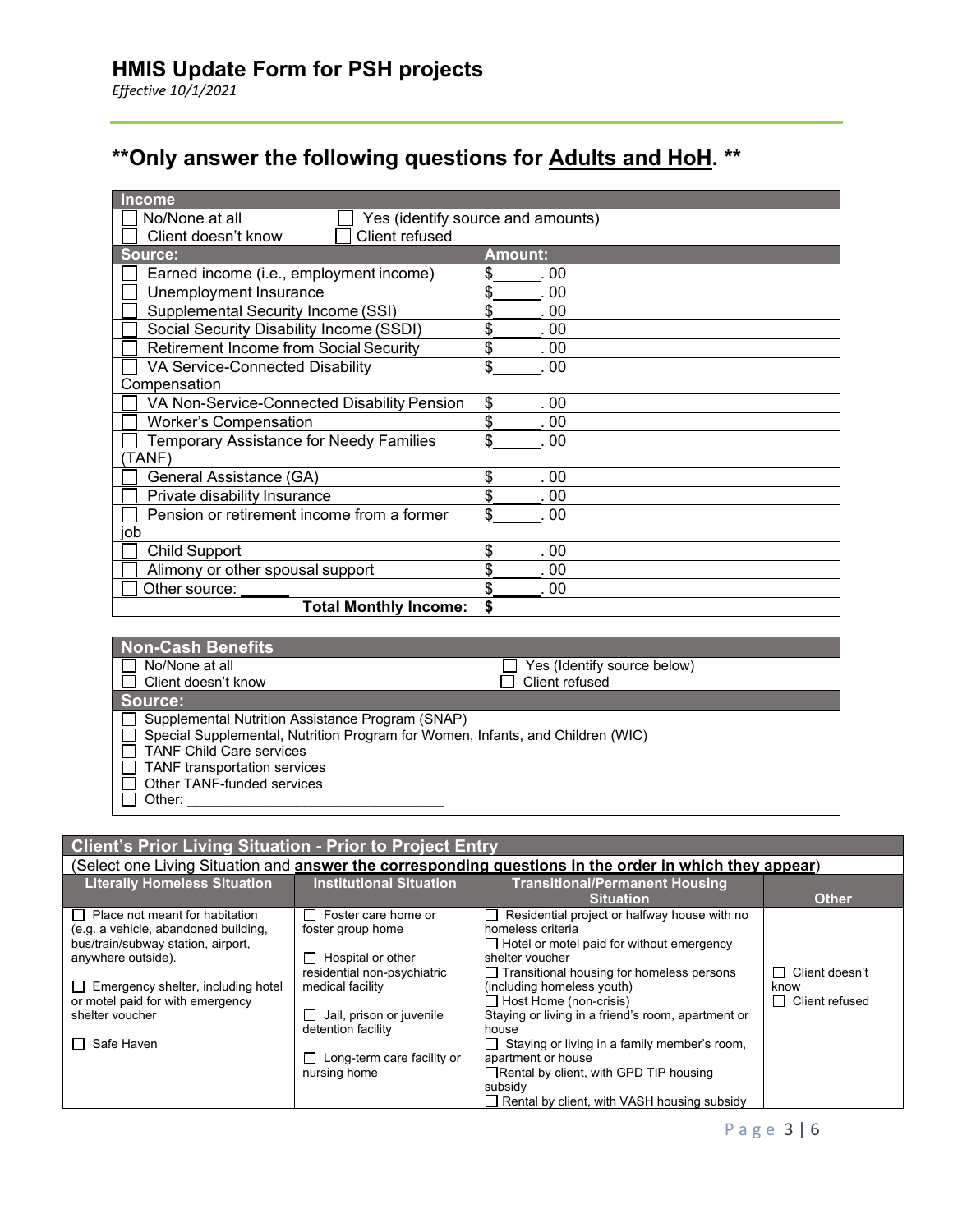| Length of Stay in Prior Living<br>Situation (i.e. the literally homeless                                                                                                                                                                                                         | Psychiatric hospital or<br>other psychiatric facility<br>$\Box$ Substance abuse<br>treatment facility or detox<br>center<br>Length of Stay in Prior<br>Living Situation (i.e. the                                                                                                                                                                                                                                                                                                      | $\Box$ Permanent housing (other than RRH) for<br>formerly homeless persons<br>$\Box$ Rental by client, with RRH or equivalent<br>subsidy<br>Rental by client, with HCV voucher (tenant or<br>project based)<br>$\Box$ Rental by client in a public housing unit<br>$\Box$ Rental by client, no ongoing housing subsidy<br>Rental by client with other ongoing housing<br>subsidy<br>$\Box$ Owned by client, with ongoing housing<br>subsidy<br>$\Box$ Owned by client, no ongoing housing<br>subsidy<br>Length of Stay in Prior Living Situation (i.e.<br>the housing situation identified above) |                                                        |
|----------------------------------------------------------------------------------------------------------------------------------------------------------------------------------------------------------------------------------------------------------------------------------|----------------------------------------------------------------------------------------------------------------------------------------------------------------------------------------------------------------------------------------------------------------------------------------------------------------------------------------------------------------------------------------------------------------------------------------------------------------------------------------|---------------------------------------------------------------------------------------------------------------------------------------------------------------------------------------------------------------------------------------------------------------------------------------------------------------------------------------------------------------------------------------------------------------------------------------------------------------------------------------------------------------------------------------------------------------------------------------------------|--------------------------------------------------------|
| situation identified above)?<br>$\Box$ One night or less<br>$\Box$ Two to six nights<br>$\Box$ One week or more but less than<br>one month<br>$\Box$ One month or more but less than<br>90 days<br>$\Box$ 90 days or more but less than one<br>year<br>$\Box$ One year or longer | institutional situation<br>identified above)?<br>One night or less<br>Two to six nights<br>$\Box$<br>$\Box$ One week or more but<br>less than one month<br>$\Box$ One month or more but<br>less than 90 days<br>$\Box$ 90 days or more but less<br>than one year<br>$\Box$ One year or longer<br>Did you stay in the<br>institutional situation less<br>than 90 days?<br>$\Box$ Yes (If YES - Complete<br><b>SECTION III)</b><br>$\Box$ No (If NO - End<br>Homeless History Interview) | One night or less<br>Two to six nights<br>$\Box$<br>One week or more but less than one month<br>$\Box$<br>$\Box$<br>One month or more but less than 90 days<br>90 days or more but less than one year<br>$\Box$<br>One year or longer<br>□<br>Did you stay in the housing situation less<br>than 7 nights?<br>$\Box$ Yes (If YES - Complete SECTION III)<br>No (If NO - End Homeless History Interview)                                                                                                                                                                                           | $\Box$ Client doesn't<br>know<br>$\Box$ Client refused |
| $\Box$ N/A<br>(Complete SECTION IV Below)                                                                                                                                                                                                                                        | On the night before<br>entering the institutional<br>situation did you stay on<br>the streets, in emergency<br>shelter or a safe haven?<br>$\Box$ Yes (If YES – Complete<br><b>SECTION IV)</b><br>$\Box$ No (If NO – End<br>Homeless History Interview)                                                                                                                                                                                                                                | On the night before entering the housing<br>situation did you stay on the streets, in<br>emergency shelter or a safe haven?<br>$\Box$ Yes (If YES – Complete SECTION IV)<br>$\Box$ No (If NO – End Homeless History Interview)                                                                                                                                                                                                                                                                                                                                                                    | □ Client doesn't<br>know<br>$\Box$ Client refused      |

| On the night before your previous stay, was that on the streets, in an Emergency |                     |                                                                                    | Approximate start of homelessness:                                                |  |
|----------------------------------------------------------------------------------|---------------------|------------------------------------------------------------------------------------|-----------------------------------------------------------------------------------|--|
| Shelter, or Safe Haven?                                                          |                     |                                                                                    |                                                                                   |  |
| $\Box$ No                                                                        | Yes                 |                                                                                    |                                                                                   |  |
|                                                                                  |                     |                                                                                    |                                                                                   |  |
|                                                                                  |                     | Total number of times homeless on the street, in ES, or SH in the past three years | Total number of months homeless on the street, in emergency shelter, or SH in the |  |
| One time                                                                         | $\Box$ Two times    | Three times                                                                        | past three years                                                                  |  |
| Four times                                                                       | Client doesn't know | Client refused                                                                     |                                                                                   |  |

| <b>Domestic Violence</b>                           |                                                                                |                             |
|----------------------------------------------------|--------------------------------------------------------------------------------|-----------------------------|
|                                                    | Are you, or have you been a survivor of domestic or intimate partner violence? |                             |
| Yes<br>∣ ∣ No                                      | Client doesn't know                                                            | Client refused              |
| If YES, how long ago did you have this experience? |                                                                                |                             |
| Within the past 3 months                           | year ago or more                                                               |                             |
| 3 to 6 months ago                                  | 6 months to 1 year ago                                                         |                             |
| Client doesn't know                                | Client refused                                                                 |                             |
|                                                    |                                                                                | $\sim$ $\sim$ $\sim$ $\sim$ |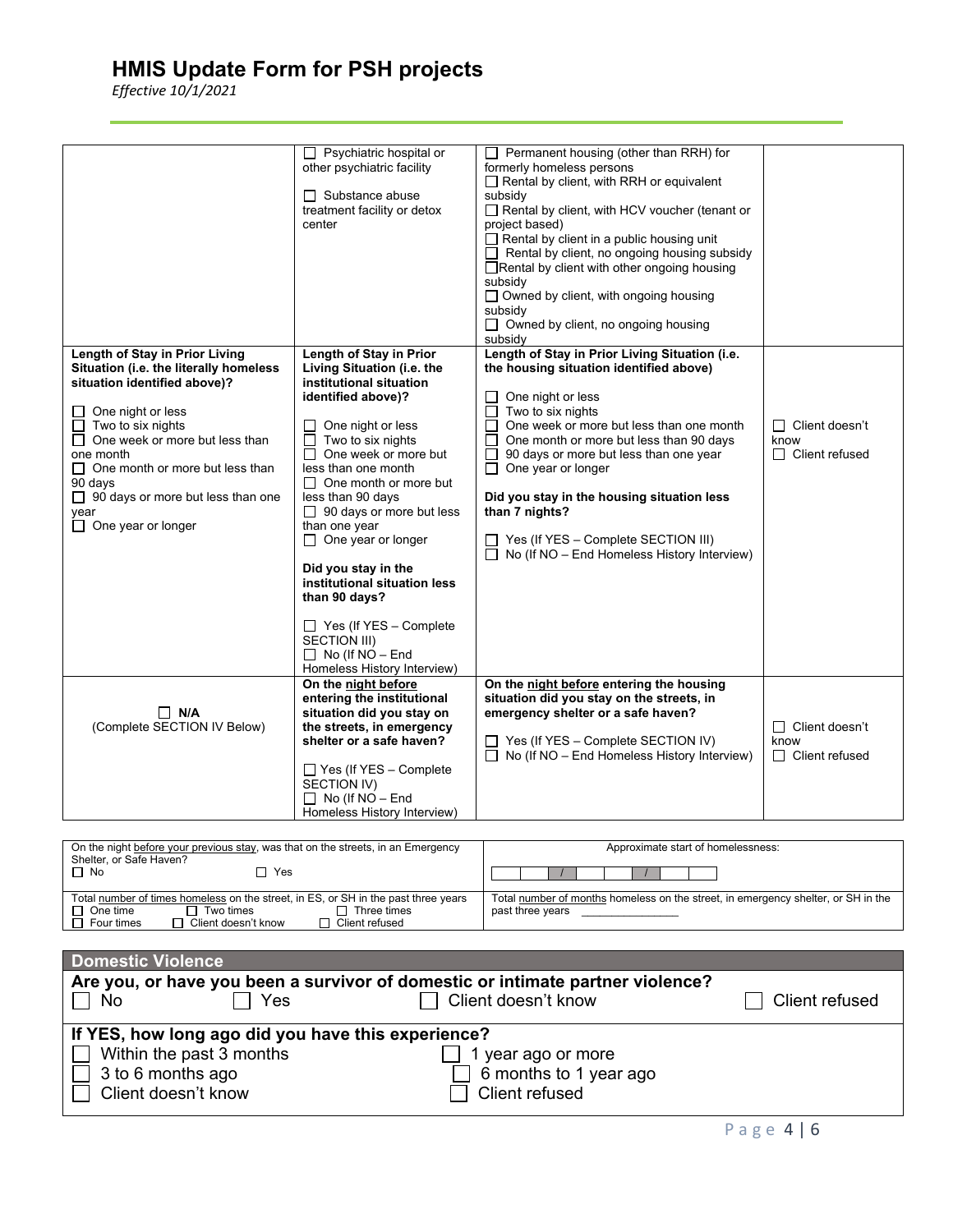| If Yes, are you currently fleeing? |                |
|------------------------------------|----------------|
|                                    |                |
| No                                 | Yes            |
| Client doesn't know                | Client refused |
|                                    |                |

| Foster Care |    | <b>Zip Code of Last Permanent Address</b> |
|-------------|----|-------------------------------------------|
| Yes         | No |                                           |

| In the last 2 years, have you lived anywhere     | Yes<br>No                             |  |
|--------------------------------------------------|---------------------------------------|--|
| other than this county/community?                | Client doesn't know<br>Client refused |  |
| Where did you move from?                         | A different Kentucky County           |  |
|                                                  | Another part of the US                |  |
|                                                  | Other                                 |  |
| If a different Kentucky County, please specify:  |                                       |  |
|                                                  |                                       |  |
| If Another part of the US, please specify state: |                                       |  |
|                                                  |                                       |  |
| If other location, please specify:               |                                       |  |
|                                                  |                                       |  |
| Did you have housing when you came to this       | <b>Yes</b><br><b>No</b>               |  |
| county/community?                                | Client doesn't know<br>Client refused |  |
| What is the primary reason you came to this      | Access to service and resources       |  |
| county/community?                                | Fleeing an abusive situation          |  |
|                                                  | Job Opportunities                     |  |
|                                                  | Other                                 |  |
|                                                  | Client refused                        |  |

| Client perceives their life has value and worth.                            |                     |  |
|-----------------------------------------------------------------------------|---------------------|--|
| Strongly disagree                                                           | Strongly agree      |  |
| Somewhat disagree                                                           | Client doesn't know |  |
| Neither agree nor disagree                                                  | Client refused      |  |
| Somewhat agree                                                              |                     |  |
| Client perceives they have support from others who will listen to problems. |                     |  |
| Strongly disagree                                                           | Strongly agree      |  |
| Somewhat disagree                                                           | Client doesn't know |  |
| Neither agree nor disagree                                                  | Client refused      |  |
| Somewhat agree                                                              |                     |  |
| Client perceives they have a tendency to bounce back after hard times.      |                     |  |
| Strongly disagree                                                           | Strongly agree      |  |
| Somewhat disagree                                                           | Client doesn't know |  |
| Neither agree nor disagree                                                  | Client refused      |  |
| Somewhat agree                                                              |                     |  |